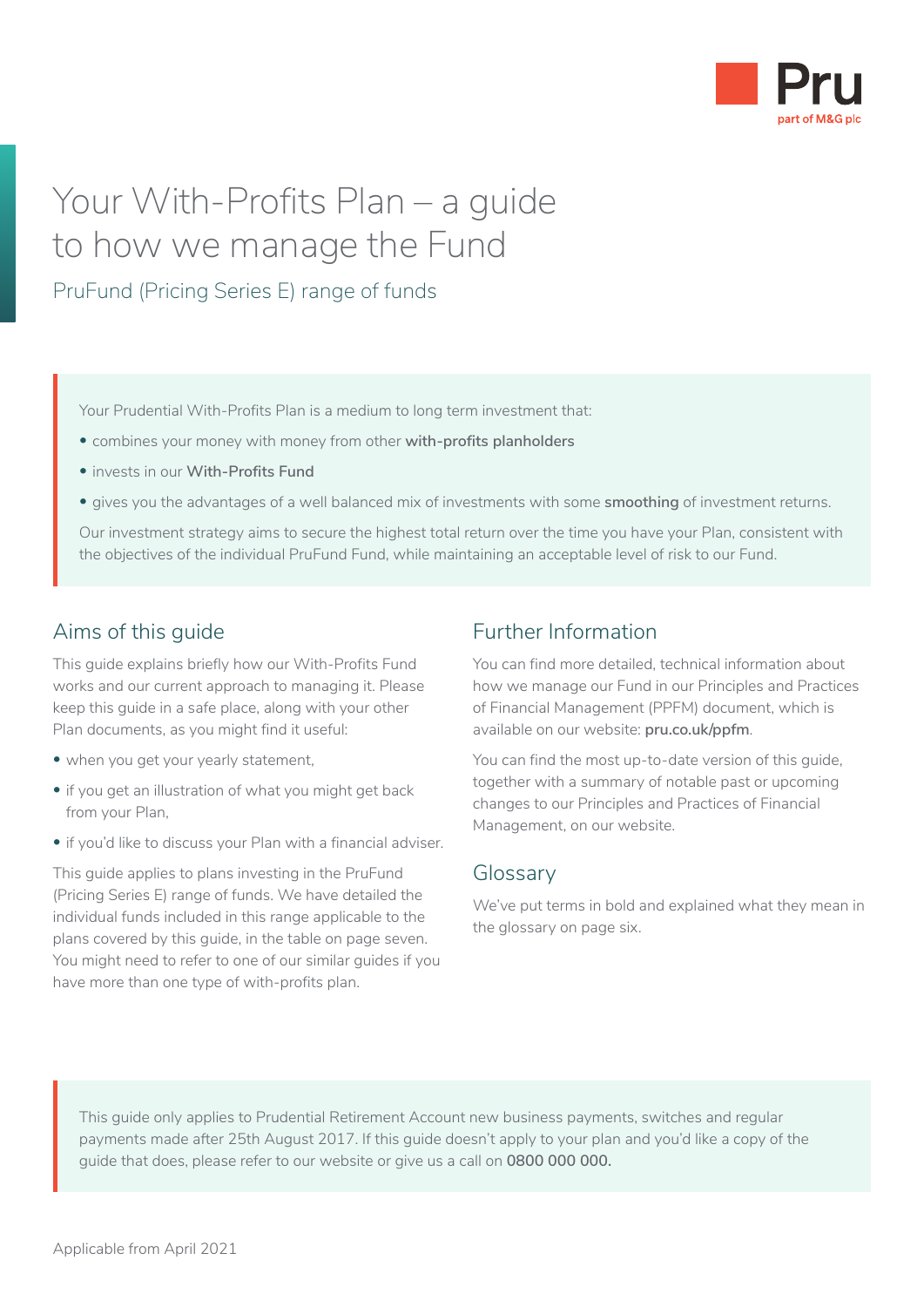## What's a with-profits plan?

It's a plan that shares in the profits of a with-profits fund.

When you take money from your investment in our **With-Profits Fund**, the difference between the value of the units withdrawn and the investment you made to buy them (less our charges) represents your share of the profits of our Fund.

We aim to grow your money invested in our **With-Profits Fund** over the medium to long term (5 to 10 years or more). The likelihood of receiving returns in line with the Expected Growth Rate will be greater the longer you remain invested.

## How does our With-Profits Fund work?

We combine and invest money from all of our **planholders** in our **With-Profits Fund**. The Fund has a wide range of investment types which we generally refer to as assets.

Investment performance usually has the biggest effect on the value of your Plan. You can find more detail on the factors that might affect the value of your Plan on page four.

## Why do we have a smoothing process?

Like most stockmarket based investments, the value of the underlying funds change daily, sometimes increasing and sometimes decreasing. We use a **smoothing** process that aims to reduce the impact of these movements over the short term.

The PruFund range of funds has an established **smoothing** process which uses Expected Growth Rates, and where necessary, **Unit Price Adjustments**, to deliver smoothed returns, and provide some protection from some of the extreme short-term ups and downs of direct stockmarket investment.

## What's the Expected Growth Rate and how do we decide it?

The Expected Growth Rates are the annualised rates which we'll normally apply daily to the unit price of the funds. The Prudential Directors set these every three months (quarterly), when they could go up or down. They'll take into account the investment returns that they expect the assets of the funds to earn over the long term (up to 15 years). We'll publish these for each product, every three months (on the quarter dates) on our website: **[pru.co.uk/egr](https://www.pru.co.uk/egr)**

Your investment will normally change in line with this growth rate on a daily basis, through the price of the units you hold (known as the unit price).

## What happens when you first invest?

Every time you invest, your money will buy units in the corresponding "fixed rate" account(s) before we move it into your chosen fund(s) on the next PruFund Investment Date. Please note that any units bought on a PruFund Investment Date will be switched on that same day. This is referred to as a Holding Account in other literature.

The PruFund Investment Date will be the 25th of each month or the next working day if the 25th falls on a weekend or bank holiday.

When your money is in the fixed rate account and waiting for us to move it into your chosen fund on the next (or the same if applicable) PruFund Investment Date, it'll grow at the Expected Growth Rate that we'll have set for the fund you've chosen. Charges to the plan will apply as normal during this period, but any smoothing adjustments, Unit Price Resets, or suspension of smoothing won't apply.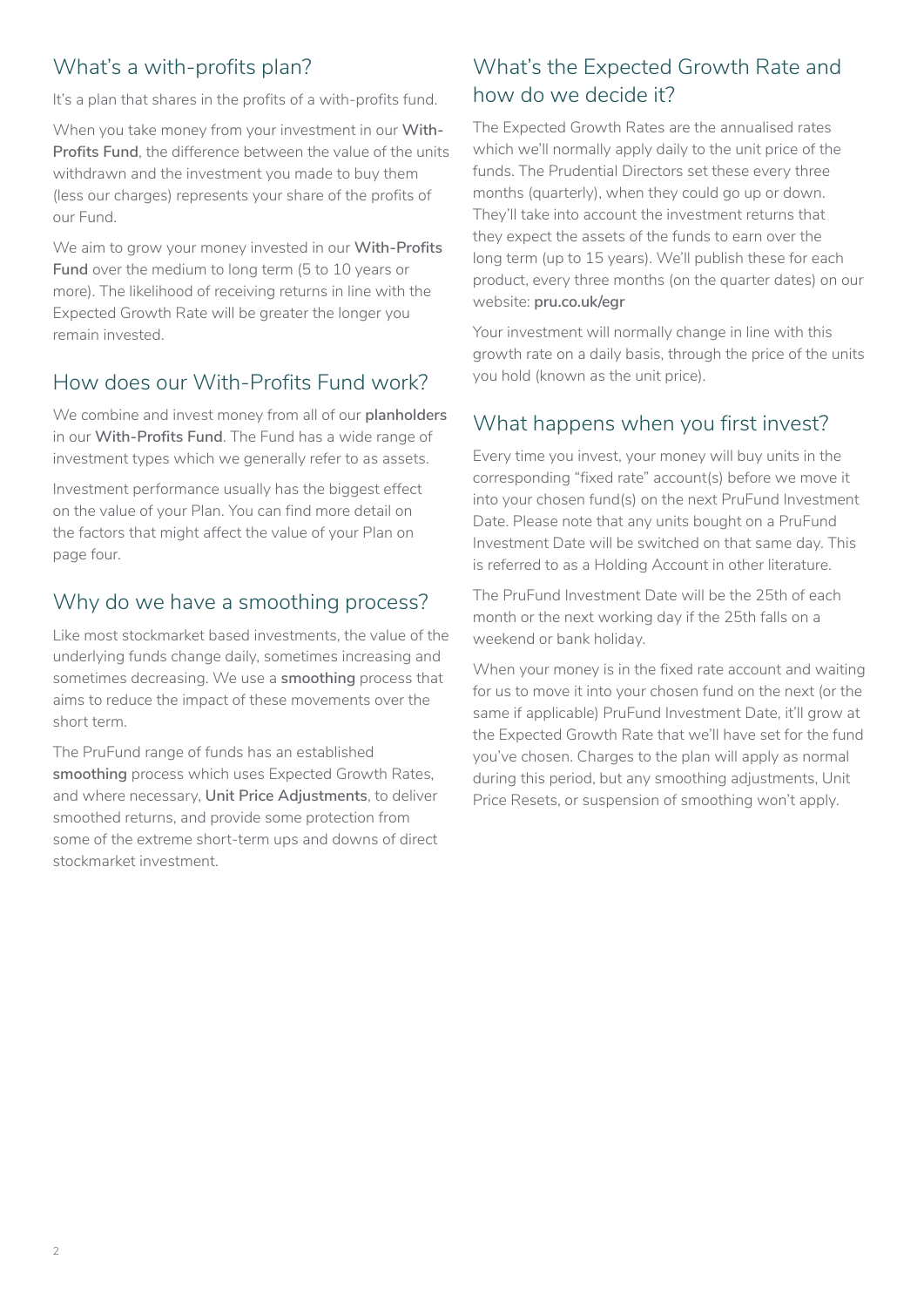## What's the smoothing process?

When we're talking about prices and describing the **smoothing** process, we use the terms smoothed and unsmoothed:

- The smoothed price which we also call the unit price, increases by the Expected Growth Rate as explained above. We publish this price.
- The unsmoothed price which we work out by dividing the value of the underlying fund by the total number of units. We don't publish this price.

#### **How we smooth**

Every day, the **smoothing** process checks the gap between the smoothed price and unsmoothed price. For this purpose, we calculate the gap using both the unsmoothed price and a five working day rolling average of the unsmoothed price. If the gap is ever equal to or more than the **Daily Smoothing Limit**, we'll adjust the smoothed price straight away, to reduce the gap to the value of the **Gap After Adjustment** for the relevant fund.

In addition, on each PruFund Investment Date if there is a gap which is equal to or more than the **Monthly Smoothing Limit**, when we compare the unsmoothed and smoothed prices for that day, we will reduce the gap by half by adjusting the smoothed price. Where necessary, we will repeat this process until the gap is less than the **Monthly Smoothing Limit**.

Any adjustments we make to the smoothed price can be down or up, depending on whether it's above or below the unsmoothed price. This is referred to as a **Unit Price Adjustment** in other literature.

Please note, the **Daily Smoothing Limit, Monthly Smoothing Limit** and the **Gap After Adjustment** will vary by fund. The current values that apply to each fund can be found in the table on page seven.

The smoothed price after any adjustment we make will increase at the Expected Growth Rate for the quarter. The unsmoothed price is not published. This protects investors by avoiding speculation over possible smoothed price adjustments.

## Can we reset the smoothed price?

We may decide to reset the smoothed price of a PruFund fund on a particular day, to protect the **With-Profits Fund.**

If we decide to reset, the smoothed price of the affected fund would be adjusted to be the same value as the unsmoothed price on that working day. That adjusted smoothed price will then continue to grow in line with the Expected Growth Rate from the working day after this reset of the smoothed price. This is referred to as a **Unit Price Reset** in other literature.

## Can we suspend smoothing?

There may be occasions where we have to suspend the **smoothing** process for one or more PruFund funds for a period of consecutive days, to protect our **With-Profits Fund**. When this happens the smoothed price for the affected fund(s) is set to the unsmoothed price for each day until we reinstate the **smoothing** process.

Please note that business written into the PruFund (Pricing Series E) funds is treated entirely separately from other PruFund business, for the purposes of **Unit Price Reset** and "suspension of **smoothing**" criteria and outcomes.

**If you'd like more information, please see your Terms & Conditions.**

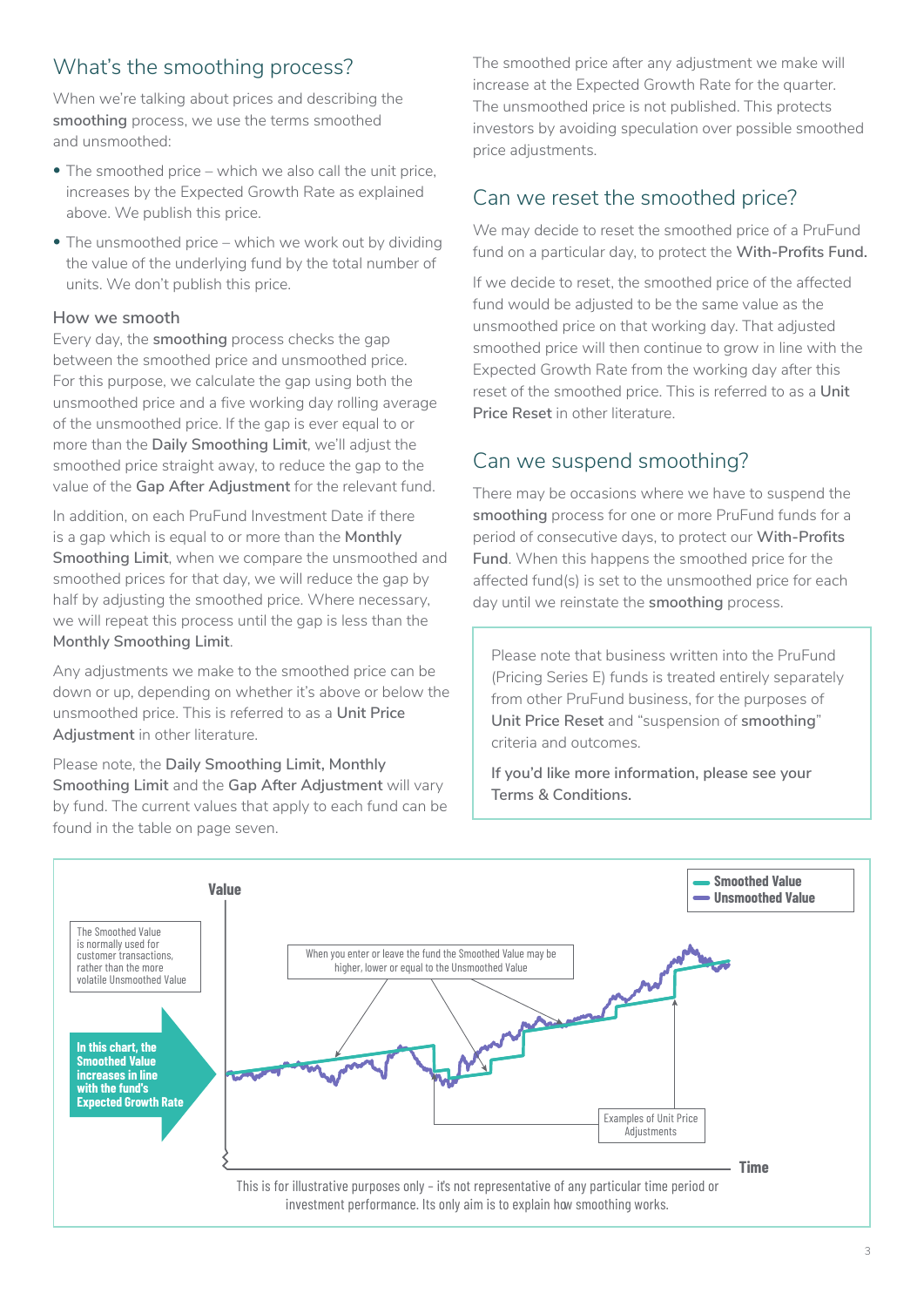## Is the payout guaranteed?

There is no fixed payout amount, as a result of the pricing and **smoothing** mechanisms used for the PruFund range of funds (see "What's the smoothing process?" above). The value of your investment can go down as well as up so you might get back less than you put in, for example, if investment returns on your Plan were less than the charges.

However, you could have selected certain product options, which do guarantee a minimum amount you'll get back from your Plan – please see your product literature for details of these and their relevant charges, where these are available through your chosen product.

## What affects the value of your Plan?

We aim to be fair to all **with-profits planholders** by balancing the interests of:

- holders of different types of plan
- **planholders** starting plans at different times
- **planholders** remaining in our Fund and those leaving our Fund
- our **shareholders**.

There are many factors that affect the amount you get back from your Plan. These include:

#### **a) Investment performance**

This usually has the biggest impact on the payout from your Plan. It depends on several things, including how much of the funds we invest in the different types of asset.

The main asset types are:

- **company shares**
- **property**
- **fixed interest securities**
- **deposits**.

We invest in a wide mix of these assets in both the UK and abroad.

Over time, the relative performance of different types of asset varies a lot. So our expert fund managers might change the asset mix with the aim of maximising the returns for a given risk profile.

#### **b) Smoothing**

**Smoothing**, which is explained on pages two and three, limits the immediate effect of ups and downs in investment markets on what you'll get back from your Plan.

#### **c) Charges and costs**

We aim to keep the costs of running the business as low as possible and to allocate the costs fairly across all **planholders.**

However, if our costs are higher than we expected, this might affect the value of your Plan.

The Annual Management Charge for Pricing Series E business is allowed for within the unit prices.

**Your Key Features Document will give you more information about the charges and costs that apply to your Plan.**

#### **d) Cost of guarantees and smoothing**

Our charges include an amount to pay for the guarantees and **smoothing** you get.

#### **e) Transfers to our shareholders**

Transfers are made to our **shareholders**, who are entitled to up to one ninth of any increase in the value of each plan's holding in the PruFund funds. These transfers are already funded from the charges taken from your Plan.

#### **f) Tax**

Any tax we have to pay on our **With-Profits Fund** will reduce what you get back from your Plan by allowing for it in the Expected Growth Rate where applicable.

We charge tax in a way that is fair across all of our Funds. Investment returns earned over the lifetime of a plan allow for the effects of tax, including an allowance for unrealised gains.

Currently, there's no UK tax payable by our Fund on assets backing pensions business, although this might change in the future.

This information is based on our understanding of current taxation, legislation and HM Revenue & Customs practice, all of which are liable to change without notice. You might need to pay tax depending on your individual circumstances. Tax rules can also change in the future.

#### **g) Other business risks**

Other risks that might affect the value of your Plan include:

• operational risks, such as changes in regulatory requirements or taxation.

We regularly review risk levels to make sure they're acceptable to our Fund.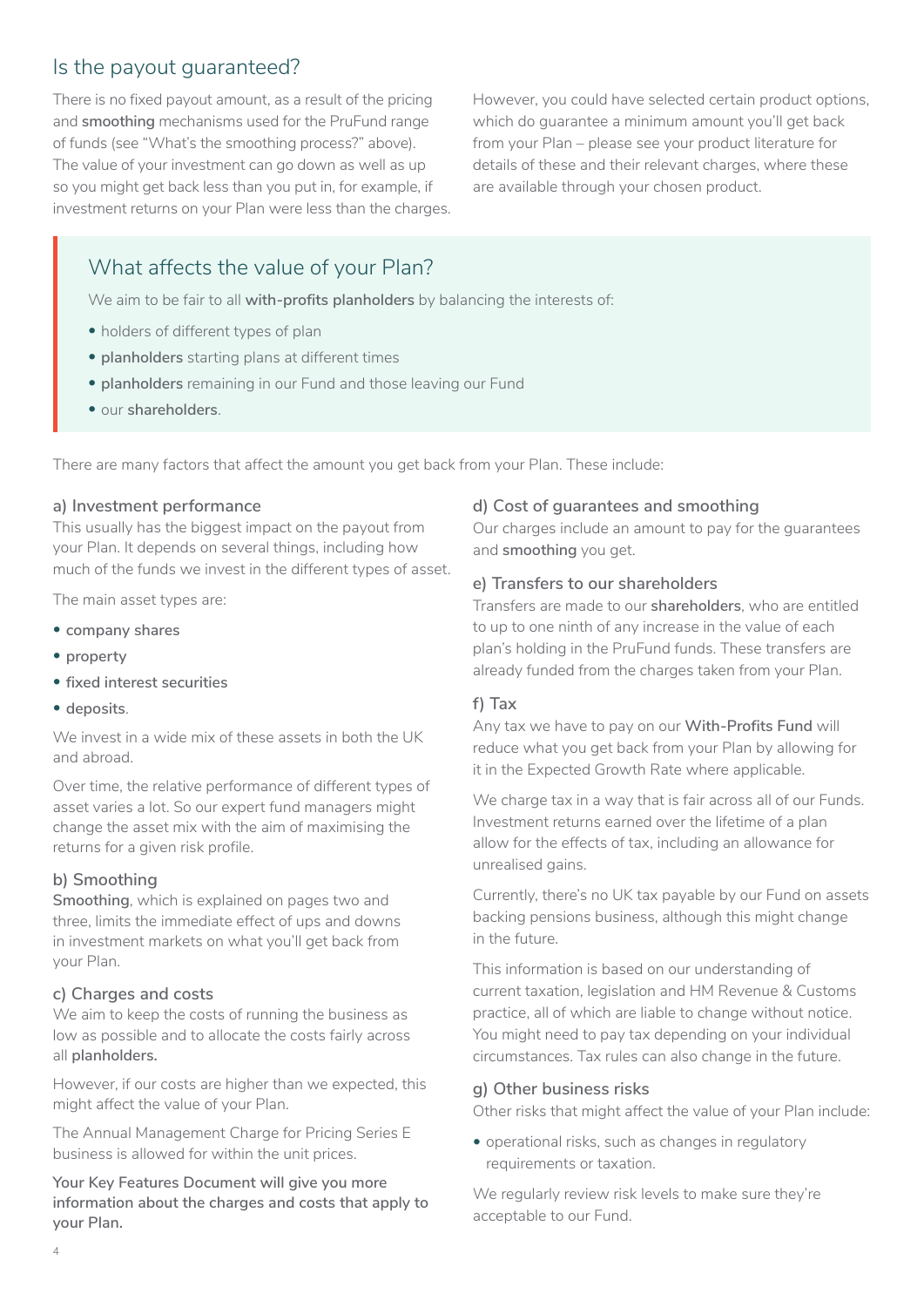## What if you decide to move out of these funds?

You might decide to take money from your Plan for one of the following reasons:

- to retire,
- to switch to another type of fund, or
- to transfer your investment to another company.

Any units we cancel as a result of switches, transfers or withdrawals from the PruFund Range of Funds may be subject to a delay of up to 28 days from the date of receipt of a request to cancel units. We'll use the unit price on the final day of the delayed period as the price of the units for these purposes.

If you're considering moving out of the **With-Profits Fund** you might want to speak to a financial adviser.

## What's an inherited estate?

As a long established life assurance company, our **With-Profits Fund** contains an amount of money in excess of the amount we expect to pay out to existing **planholders**. This is known as **the inherited estate**. It has built up over many years from a number of sources and it provides working capital to support current and future business.

#### **How we use the inherited estate**

This capital lets you benefit from **smoothing** and guarantees. And it gives us more flexibility to invest in a wide range of assets. We're also required by regulation to hold a substantial amount of capital in our **With-Profits Fund**. This lets us demonstrate, at all times, that our Fund is solvent and able to meet its obligations to all **planholders**. The **inherited estate** provides this **solvency capital**.

**Planholders** or Prudential shareholders shouldn't have any expectation of a distribution of the **inherited estate**. However in accordance with regulation, if the **inherited estate** contains surplus capital and to retain that surplus would lead to the unfair treatment of **planholders**, then we should make a distribution from the **inherited estate**.

When managing our **With-Profits Fund** we are not required to take account of any current **planholders**' interest in the prospect of a distribution from Prudential's **inherited estate** to **planholders**. We have no current intention of closing our **With-Profits Fund** to new business, but if it did close, the **inherited estate** would still be needed to support existing business.

## Where can you find out more?

If you'd like more information about your investment in our **With-Profits Fund** please call us on **0800 000 000** or speak to a financial adviser.

If you don't have a financial adviser and would like to know more about financial advice you can find out more information on our website: **[pru.co.uk/find-an-adviser](http://pru.co.uk/find-an-adviser)**

We put this quide together as a summary of how our **With-Profits Fund** works for the funds listed on page seven. However, because we've kept it as short as possible, we've only given you the most important information.

We need to let you know that without all details you'll not have a complete picture. If you do need a detailed technical guide to how we manage our With-Profits business, please refer to our Principles and Practices of Financial Management (PPFM). Investors in the PruFund Growth fund might also find our Asset Mix and Investment Returns document useful. You can find these on our website: **[pru.co.uk/ppfm](https://www.pru.co.uk/ppfm)** If you'd prefer a printed version, please let us know.

In the event of any conflict between this guide and the PPFM, the PPFM will take precedence.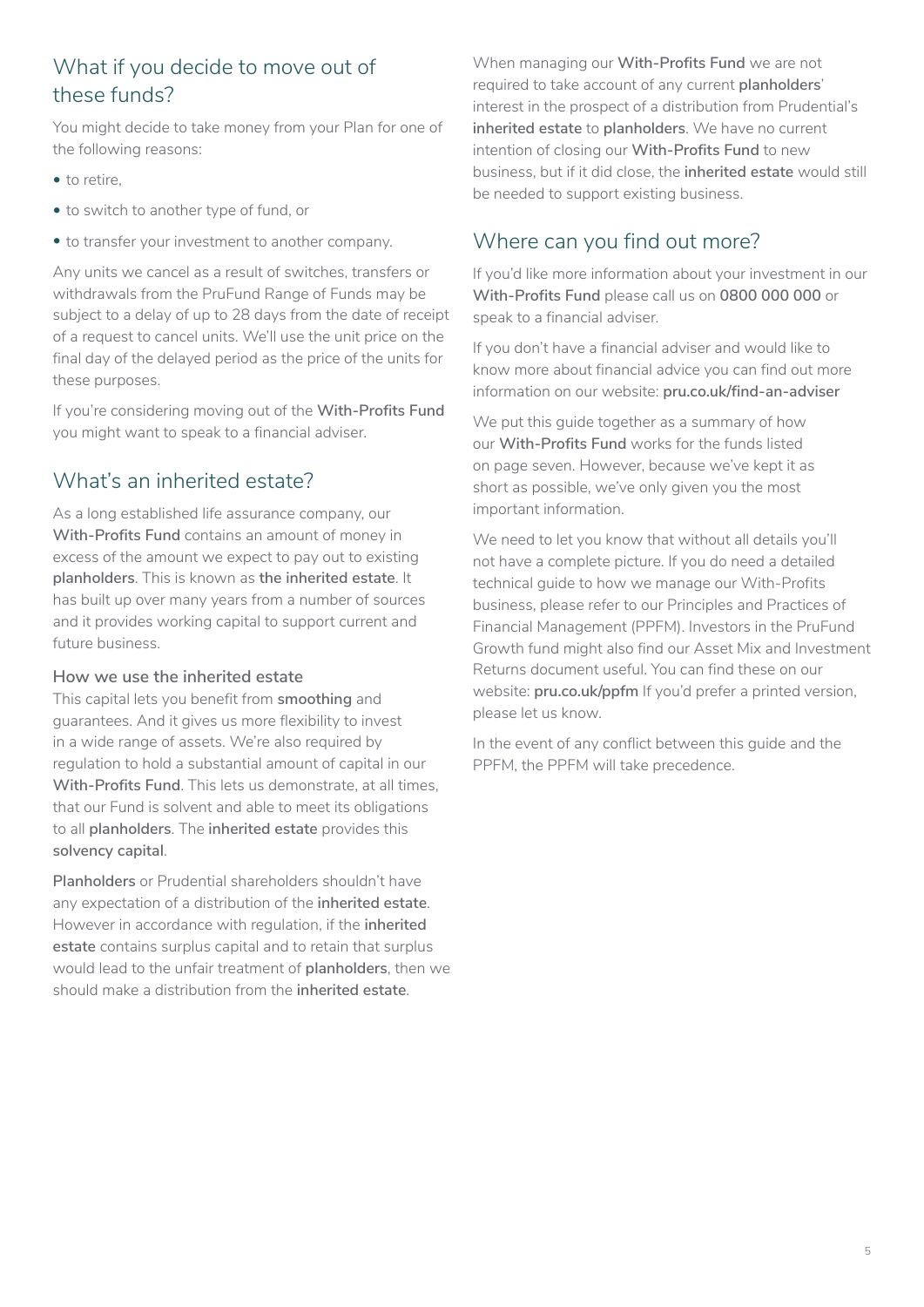## Glossary

This is a glossary to help you with the terms specifically in this guide.

| company shares                        | an investment that represents part ownership of a company. Shares are also known<br>as equities.                                                                                                                                                                                                                                                                                                                                  |  |
|---------------------------------------|-----------------------------------------------------------------------------------------------------------------------------------------------------------------------------------------------------------------------------------------------------------------------------------------------------------------------------------------------------------------------------------------------------------------------------------|--|
| deposits                              | cash and other short-term investments, typically low risk loans.                                                                                                                                                                                                                                                                                                                                                                  |  |
| <b>Daily Smoothing Limit</b>          | a specified limit (shown as a percentage of the smoothed price), which we may choose<br>to vary from time to time and that may differ across the range of PruFund funds. Please<br>see the table on the next page for the current values.                                                                                                                                                                                         |  |
| fixed interest securities             | loans to governments and companies that pay a predetermined rate of interest.                                                                                                                                                                                                                                                                                                                                                     |  |
| <b>Gap After Adjustment</b>           | the specified gap (shown as a percentage of the unsmoothed price), between the<br>smoothed price and the unsmoothed price immediately after the smoothed price has<br>been adjusted as a result of the Daily Smoothing Limit being met or exceeded. We may<br>choose to vary this percentage from time to time and it may differ across the range of<br>PruFund funds. Please see the table on page seven for the current values. |  |
| inherited estate                      | amount of money built up over time in a with-profits fund, which is in excess of the<br>amount needed to meet expected commitments to current policyholders/planholders.                                                                                                                                                                                                                                                          |  |
| Monthly Smoothing Limit               | a specified limit (shown as a percentage of the smoothed price), which we may choose<br>to vary from time to time and that may differ across the range of PruFund funds. Please<br>see the table on page seven for the current values.                                                                                                                                                                                            |  |
| planholder/with-profits<br>planholder | a person that holds a Prudential With-Profits policy or plan.                                                                                                                                                                                                                                                                                                                                                                     |  |
| property                              | an investment in commercial property such as offices, shops, and industrial premises.                                                                                                                                                                                                                                                                                                                                             |  |
| shareholder                           | a person or group that owns one or more shares in Prudential companies. The owner<br>of a share owns a small part of Prudential.                                                                                                                                                                                                                                                                                                  |  |
| smoothing                             | adjusting returns for some of the extreme ups and downs of short-term investment<br>performance to provide a more stable return.                                                                                                                                                                                                                                                                                                  |  |
| solvency capital                      | funds that allow Prudential to demonstrate that our With-Profits Fund is solvent and<br>able to meet its obligations to planholders even if it were to suffer significant losses.                                                                                                                                                                                                                                                 |  |
| Unit Price Adjustment                 | The Unit Price Adjustment is an adjustment that is applied if the unit price moves<br>outside smoothing limits.                                                                                                                                                                                                                                                                                                                   |  |
| <b>Unit Price Reset</b>               | means that the unit price (also called the smoothed price) of the affected PruFund<br>would be adjusted to be the same value as the relevant unsmoothed price on that<br>working day. That adjusted unit price would then continue to grow in line with the<br>relevant Expected Growth Rate from the next working day.                                                                                                           |  |
| <b>With-Profits Fund</b>              | The With-Profits Fund is the fund where Prudential's with-profits business is written.<br>With-Profits planholders can share in the profits of the With-Profits Fund through<br>discretionary distributions.                                                                                                                                                                                                                      |  |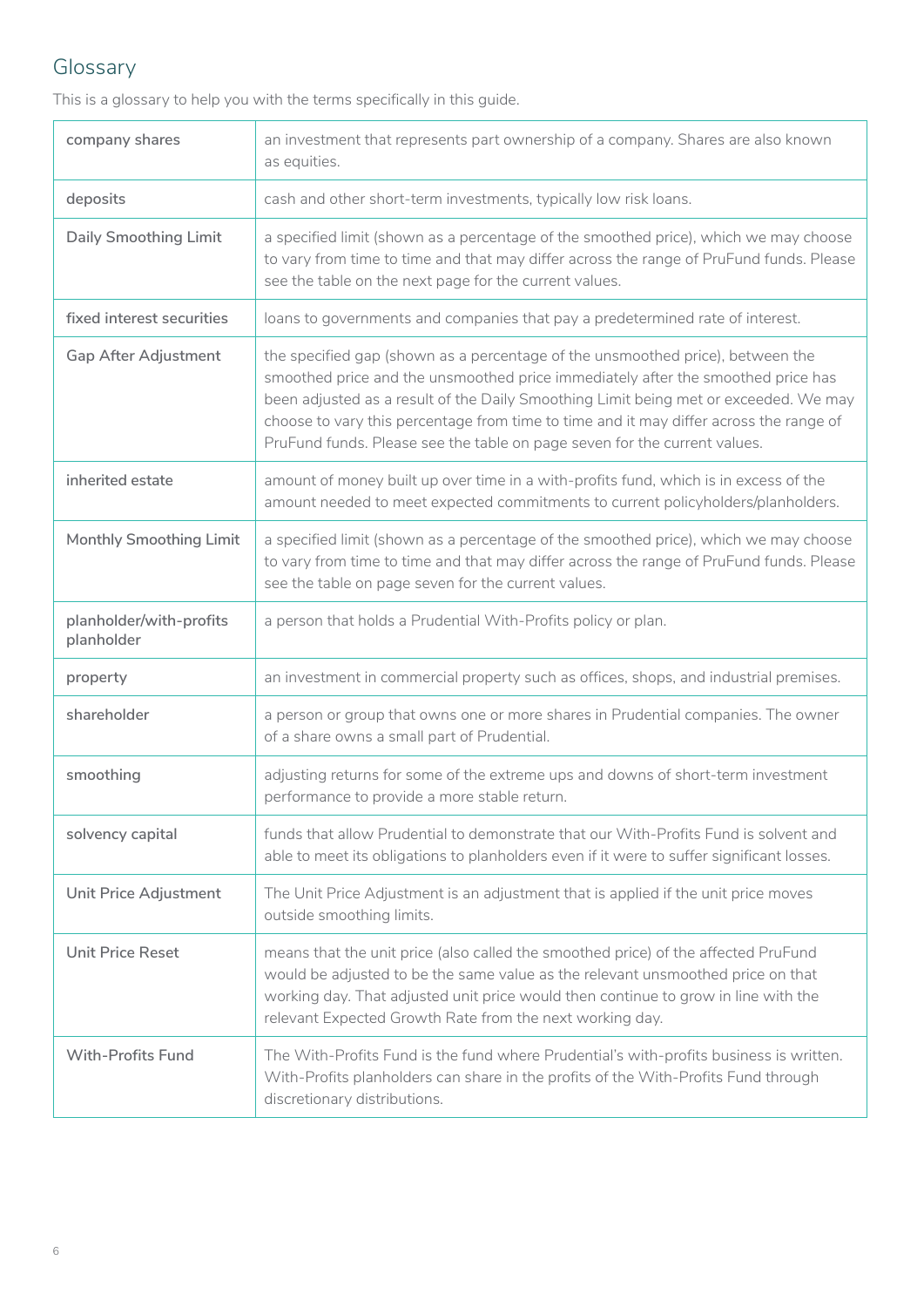The individual funds included in the PruFund range of funds applicable to the plans covered by this guide, and their current smoothing limits, are:

| <b>PruFund Funds</b>                       | <b>Monthly Smoothing</b><br>Limit | <b>Daily Smoothing</b><br>Limit | Gap After<br>Adjustment<br>(applies to Daily<br><b>Smoothing Limit</b><br>only) |
|--------------------------------------------|-----------------------------------|---------------------------------|---------------------------------------------------------------------------------|
| <b>PruFund Growth Pension Fund</b>         | 5.0%                              | 10.0%                           | 2.5%                                                                            |
| <b>PruFund Cautious Pension Fund</b>       | 4.0%                              | 8.0%                            | 2.0%                                                                            |
| <b>PruFund Risk Managed 1 Pension Fund</b> | 4.0%                              | 8.0%                            | 2.0%                                                                            |
| <b>PruFund Risk Managed 2 Pension Fund</b> | 4.0%                              | 8.0%                            | 2.0%                                                                            |
| <b>PruFund Risk Managed 3 Pension Fund</b> | 5.0%                              | 10.0%                           | 2.5%                                                                            |
| <b>PruFund Risk Managed 4 Pension Fund</b> | 5.0%                              | 10.0%                           | 2.5%                                                                            |
| PruFund Risk Managed 5 Pension Fund        | 5.0%                              | 10.0%                           | 2.5%                                                                            |
| <b>PruFund Planet 1 Pension Fund</b>       | 4.0 %                             | 8.0%                            | 2.0%                                                                            |
| <b>PruFund Planet 2 Pension Fund</b>       | 4.0 %                             | 8.0%                            | 2.0%                                                                            |
| <b>PruFund Planet 3 Pension Fund</b>       | 5.0%                              | 10.0%                           | 2.5%                                                                            |
| PruFund Planet 4 Pension Fund              | 5.0%                              | 10.0%                           | 2.5%                                                                            |
| <b>PruFund Planet 5 Pension Fund</b>       | 5.0%                              | $10.0\%$                        | 2.5%                                                                            |